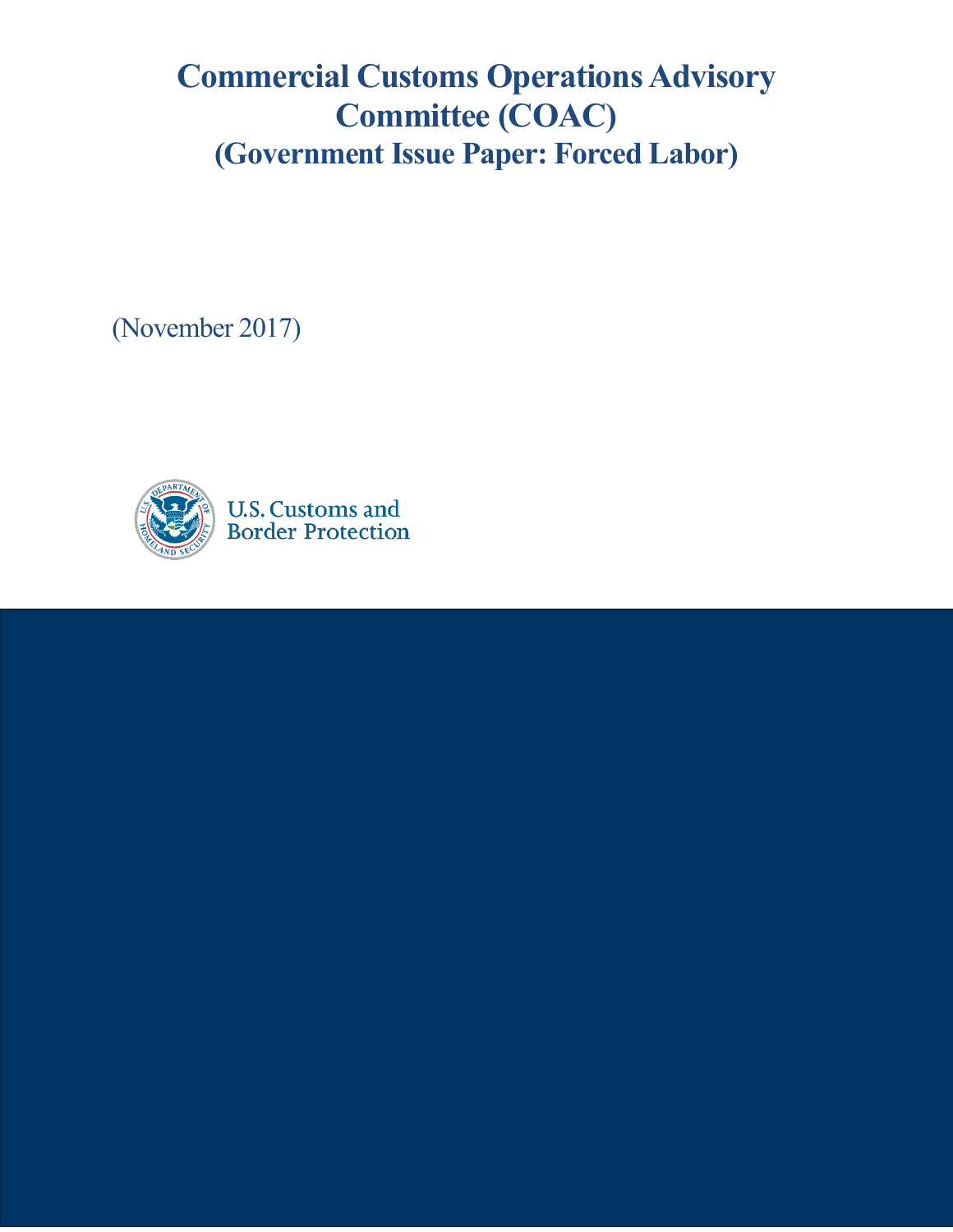## **Office of Trade Overview of Prohibition on the Importation of Forced Labor Produced Goods October 27, 2017**

### **Action Required:** Informational

**Issue:** U.S. Customs and Border Protection (CBP) enforcement of Forced Labor produced goods.

#### **Background:**

- Section 307 of the Tariff Act of 1930 (19 U.S.C. § 1307) prohibits the importation into the United States of merchandise mined, produced or manufactured, wholly or in part, in any foreign country by forced labor. However, the law contained a loophole if the goods were needed to meet U.S. consumptive demand.
- When information reasonably but not conclusively indicates that merchandise within the purview of this provision is being imported, the Commissioner may issue withhold release orders (WROs) pursuant to 19 C.F.R. § 12.42(e).
	- o A WRO requires information that is reasonable but not conclusive for issuance.
- If the Commissioner is provided with information sufficient to make a determination that the goods in question are subject to the provisions of 19 U.S.C. § 1307, the Commissioner will publish a formal finding to that effect in the Customs Bulletin and in the Federal Register pursuant to 19 C.F.R. § 12.42(f).
	- o Findings require conclusive evidence, i.e., probable cause that the imported goods are made with forced labor.
- The relevant CBP regulations are in 19 C.F.R. §§ 12.42-45; they provide for submission of information alleging use of forced labor with respect to imported goods.
	- o CBP has initiated a technical revision of its forced labor regulations with a substantive update to follow.
- CBP will issue a withhold release order if it has evidence that reasonably, but not necessarily conclusively, shows that goods made wholly or in part with forced labor are being, or are likely to be, imported.

#### **Current Status:**

- The Trade Facilitation and Trade Enforcement Act of 2015 (Pub. L. 114-125) repealed the "consumptive demand" clause in 19 U.S.C. § 1307, which allowed importation of forced labor goods, "if the goods were not produced in such quantities in the United States as to meet the consumptive demands of the United States."
	- o Repeal of the consumptive demand clause increases CBP's ability to safeguard human rights through CBP's authority to address violations, harmonize supply chain standards, and prevent future abuses related to forced labor.
	- o CBP no longer considers consumptive demand during its review of information.
- CBP immediately implemented this change and published a technical amendment to its regulations on June 8, 2017.
	- o CBP continues a review of its regulations to identify efficiencies.